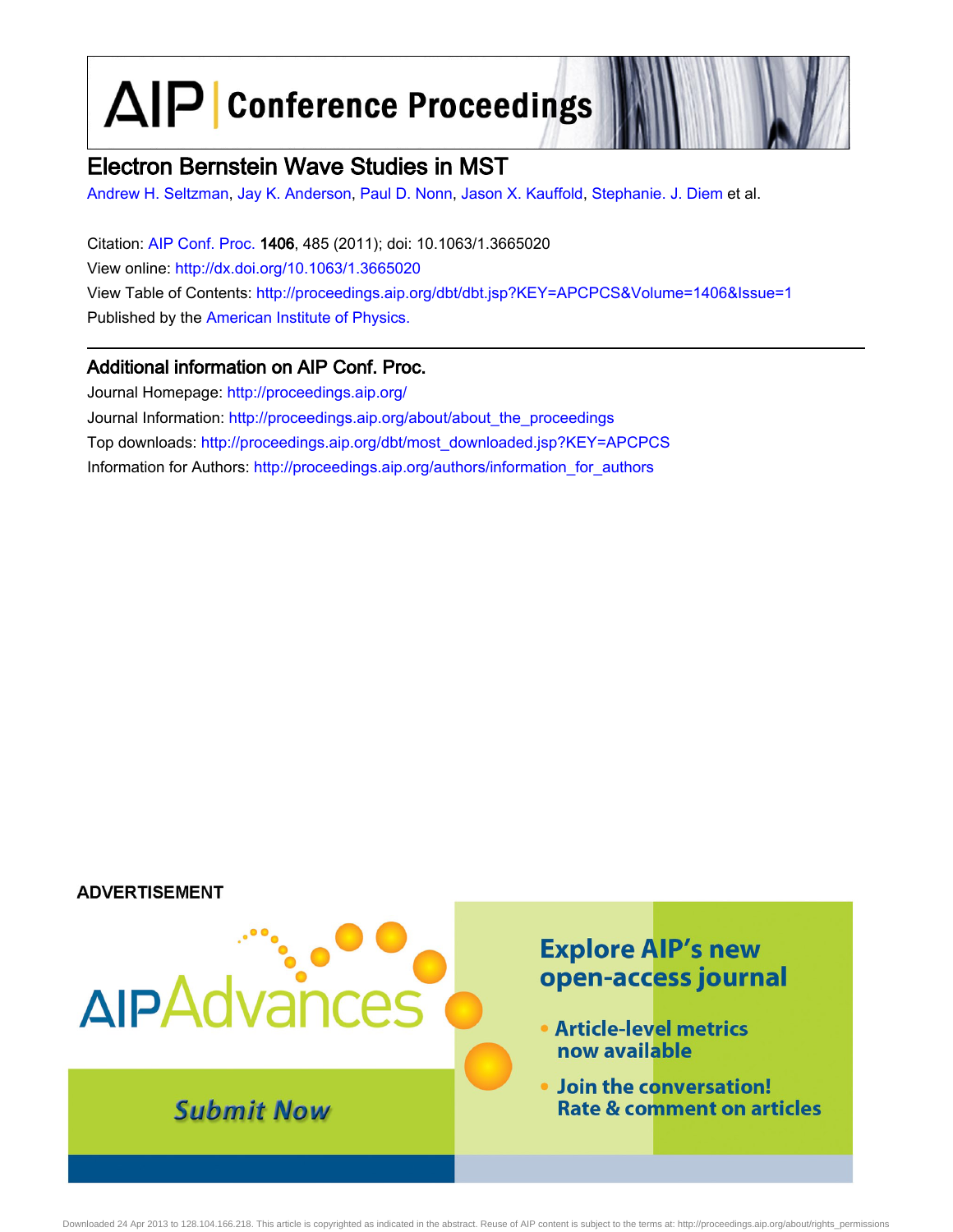## **Electron Bernstein Wave Studies in MST**

Andrew H. Seltzman<sup>a</sup>, Jay K. Anderson<sup>a</sup>, Paul D. Nonn<sup>a</sup>, Jason X. Kauffold<sup>a</sup>, Stephanie. J. Diem<sup>b</sup>, Cary B. Forest<sup>a</sup>

*<sup>a</sup> University of Wisconsin-Madison, Dept. Of Physics, 1150 University Ave., Madison, WI 53706 <sup>b</sup> Oak Ridge National Laboratory, 1 Bethel Valley Road, Oak Ridge, TN 37831* 

**Abstract.** The overdense plasma in an RFP prevents electromagnetic waves from propagating past the edge, however use of the electron Bernstein wave (EBW) has the potential to heat and drive current in the plasma. MHD simulations have demonstrated that resistive tearing mode stability is very sensitive to gradients in the edge current density profile allowing EBW to potentially be a stabilizing influence. A new MW level experiment is being commissioned on MST to evaluate the potential use of the EBW for current profile control on the RFP. The development of new equipment includes a 5.5GHz klystron driven by a novel switchmode power supply. A quartz window has been constructed and coupling with a cylindrical molybdenum wave guide antenna has been studied. Due to the steep edge density gradient in the RFP, it is possible to efficiently couple to the EBW with O or X mode launch. The EBW is strongly damped at the electron cyclotron resonance where it couples to the electron gyromotion and alters the electron distribution. Either Fisch-Boozer or Ohkawa current drive mechanisms can be activated to drive off axis current in the plasma. Preliminary experiments have been performed to verify high power coupling and understand heating via observed x-ray emission when compared to Fokker-Plank modeling in CQL3D.

**Keywords:** RFP, electron Bernstein wave, RF, plasma heating, current drive **PACS:** 52.35.Hr, 52.25.Os, 52.40.Fd, 52.50.Sw, 52.65.Ff, 52.70.La

#### **INTRODUCTION**

The RFP is generally characterized by a high radial energy transport due to multiple large scale tearing instabilities. With only a toroidal applied induction, these current-driven modes are necessary to sustain the RFP equilibrium, as they are responsible for driving the large poloidal current. Good energy confinement in steady state RFP equilibrium will require a current drive profile aligned with the equilibrium current density, which can be tailored to stabilize the tearing fluctuations. This has been demonstrated transiently by PPCD [1].

 ECCD is inaccessible in the overdense RFP plasma as X and O mode waves are cutoff very near the plasma boundary; however mode conversion to EBW at the UHR[2] presents an option for heating and current drive at the Doppler shifted EC resonance layer. Electron heating is observed through SXR emission and compared to CQL3D simulations to predict current drive. Demonstration of electron tail heating at 1MW is an important step in determining the feasibility of future EBW current profile control experiments.

> *Radio Frequency Power in Plasmas* AIP Conf. Proc. 1406, 485-488 (2011); doi: 10.1063/1.3665020 © 2011 American Institute of Physics 978-0-7354-0978-1/\$30.00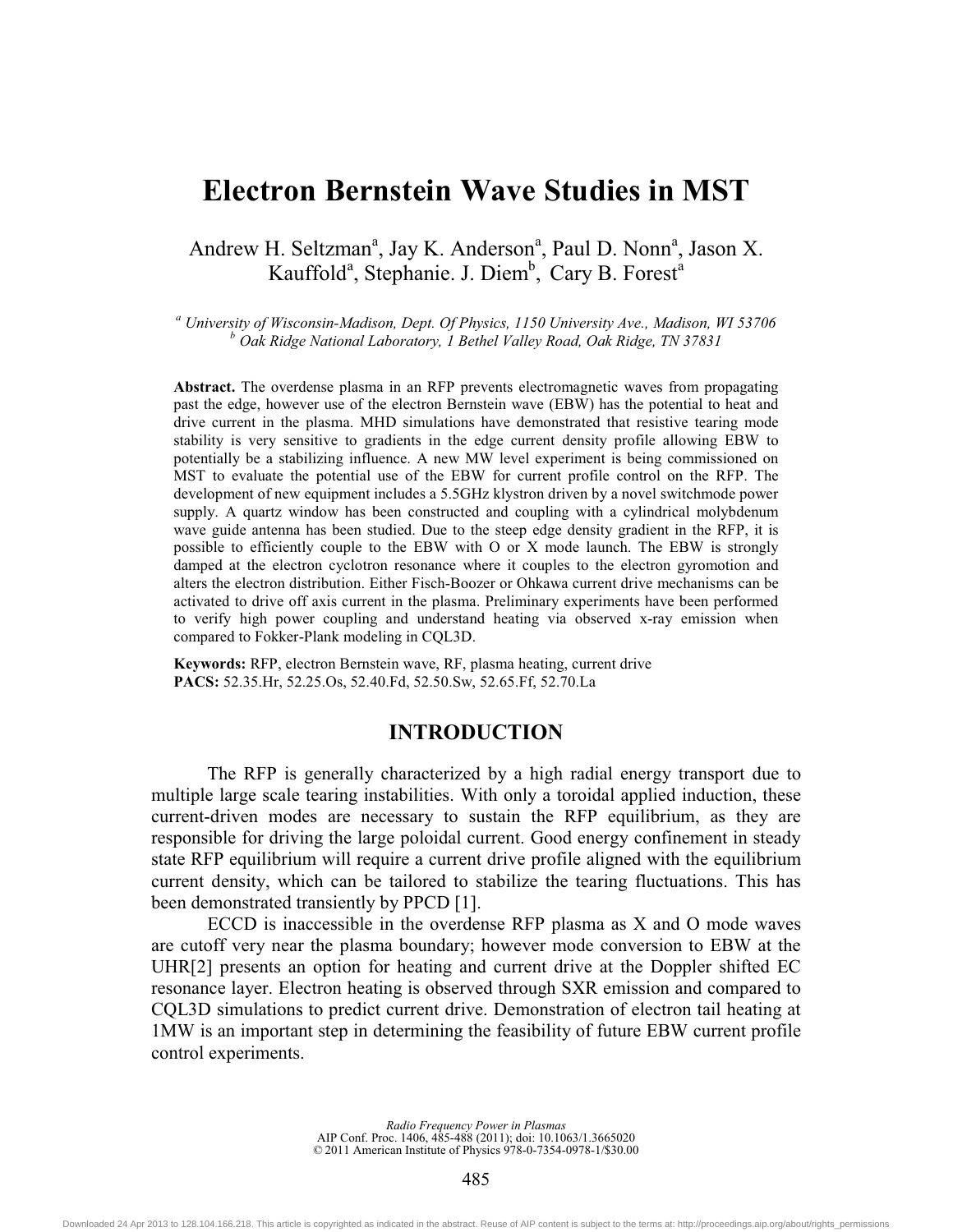#### **EBW EXPERIMENT**

 A 1MW 5.5GHz EBW experiment is being commissioned with several improvements over a previously implemented 150kW 3.6GHz experiment. A radar klystron (Figure 1A) designed for several microsecond pulses at a repetition rate of several hundred Hz is being conditioned to generate a 10ms pulse at low duty cycle. The projected pulse is a significant fraction of the typical MST shot length of 60ms and significantly longer than the energy and particle confinement times.

The higher operating frequency allows the use of a smaller waveguide and porthole, limiting fringing field errors in the plasma edge, and potentially improving coupling. The antenna in development is a seamless, cylindrical molybdenum tube supporting the TE11 mode, thereby reducing internal electric field, and improving power handling. While the previous experiment utilized a pulse forming network (PFN), the new system will use a novel switchmode power supply to provide significantly higher input power with greater stability.



**FIGURE 1.** (A) Klystron tube and (B) Measured short pulse output (Top: black-tube voltage, bluetube current, Bottom: tube power measurements through two different detectors. Note: the shift in time between the plots is due to phase lag of an amplifier).

A short pulse PFN was constructed for initial testing of the tube, and generated the necessary -80KV at 40A pulse for several microseconds allowing verification of the full output power of the tube (Figure 1B), and evaluation of window designs at high power. Further testing of the tube in the millisecond pulse length range will commence once construction of the power supply is complete.

 The klystron will feed the antenna through a 4 port differential circulator for isolation of reflected power and directional coupler allowing measurement of forward and reflected power for coupling studies. The klystron's rectangular WR187 waveguide is adapted to the antenna by a tapered rectangular to cylindrical transition with an integrated quartz vacuum window.

Several iterations of window design have been tested. Evaluations of a quarter wave resonant choke joint window and pillbox window have been completed. The choke joint window is not optimal for use at high power levels due to high electric field stress across the quartz. Further, the resonant nature of the choke joint produced an extremely sharp pass band that is difficult to center on the klystron output frequency due to variations in quartz dielectric and machining tolerances.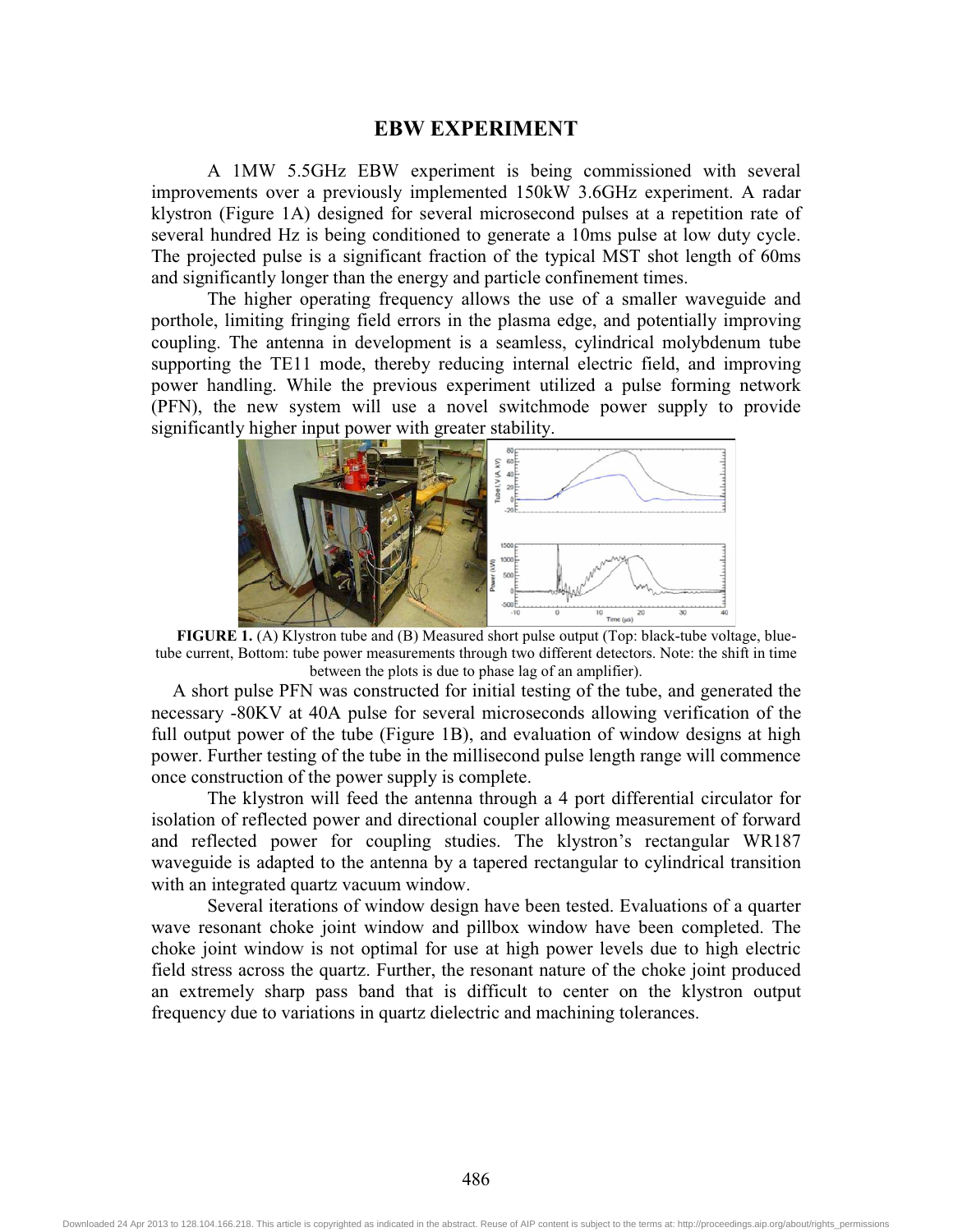

**FIGURE 2.** (A) Pillbox window design showing tapered rectangular to circular transition, quartz window, vacuum flange, and molybdenum antenna and (B) Pillbox window S11 parameters showing sharp resonance slightly offset from at 5.55GHz.

Testing of the pillbox window (Figure 2A) yielded higher than expected reflection at 5.55GHz due to extreme sensitivity to design parameters, e.g. variations in quartz dielectric, which offset the center frequency from the target value (Figure 2B). Development of a thin  $\left(\frac{<1/8"}{\ }$  quartz window incorporating a stepped pillbox and rounded transition section with offset resonances is currently underway. It is expected that this will allow for a broader pass band with lower design parameter sensitivity. The azimuthally symmetric nature of the window design will allow future experiments at different launch polarization to be conducted without repositioning parts under vacuum. The general design of the antenna assembly as shown in Figure 2A will otherwise remain unchanged from the pillbox window design.

#### **POWER SUPPLY**

The klystron will be driven by a switch mode power supply (Figure 3A) capable of delivering -80kV at 40A for the 10ms required to run the klystron. The power supply utilizes resonant transformers (Figure 3B) connected in a three phase Wye configuration.



**FIGURE 3.** (A) Power supply, (B) Resonant transformer design, and (C) Voltage waveform during arc (red:voltage, blue:current, black: phase A primary voltage)

The transformer primaries will be independently driven from a capacitor bank initially charged to 900V through IGBT full H-bridges. The resonant transformers provide a voltage boost greater than the turns ratio and provide a measure of safety with respect to output arcs (Figure 3C), due to the boost ratio's strong dependence on output load. An arc greatly reduces output impedance, decreasing the transformer's boost ratio (Figure 4B) and reducing power supply output. Each transformer features a 10 turn primary and a 136 turn secondary, with a leakage inductance of 1.36mH, in parallel with a capacitor of 50nF yielding a resonance of 19.3kHz (Figure 4A). The assembly of three transformers are operated at or above their measured resonant